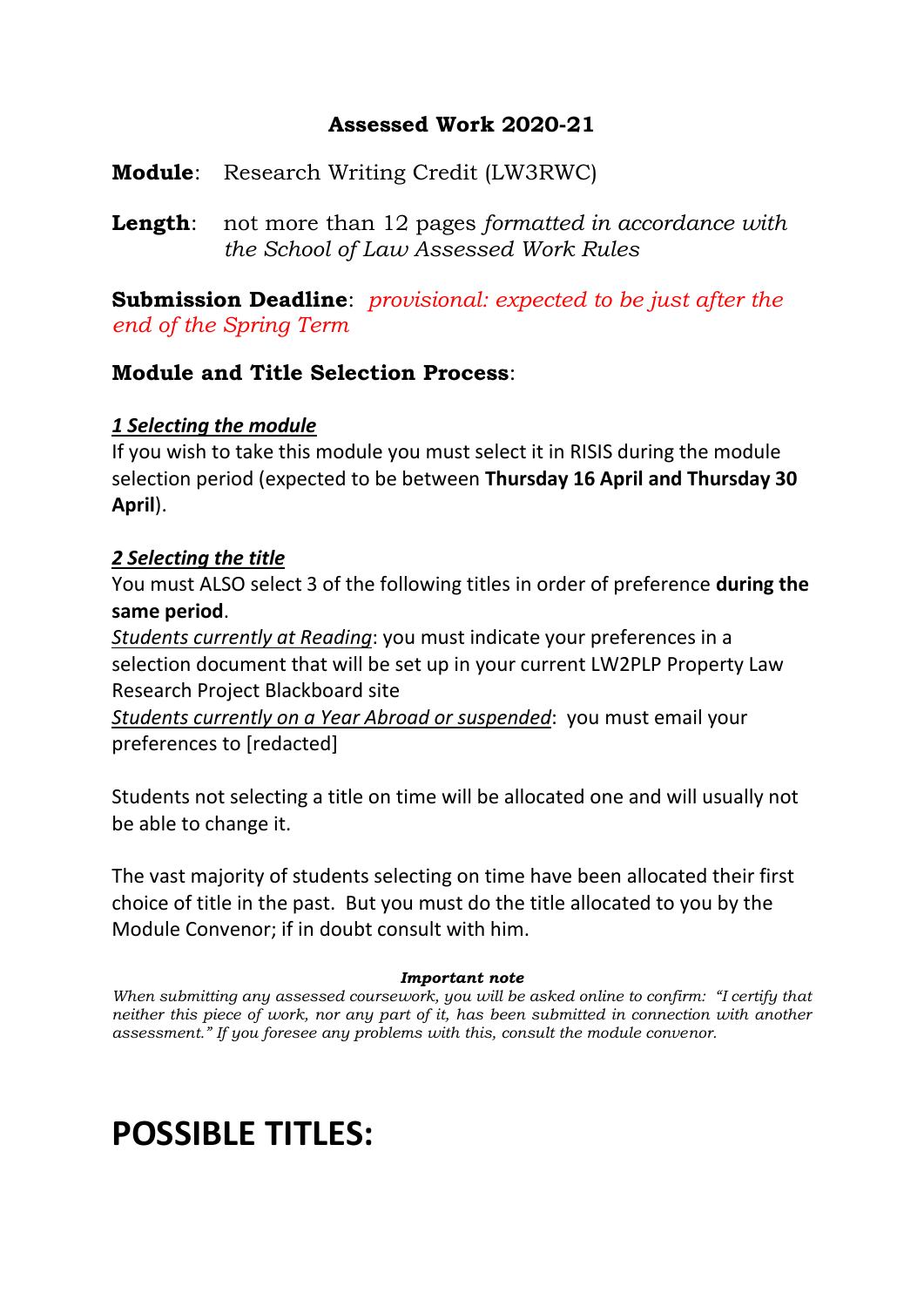# **1 [Abortion Rights]**

Autonomy is the ability to have control over one's body. Is the Abortion Act 1967 out of date as it requires a woman to get two signatures in order to terminate her pregnancy?

Introductory reading: Sally Sheldon *Beyond Control: Medical Power and Abortion Law* (Pluto Press 1997).

# **2 [Armed Conflict – international law]**

Should international law regulate the conduct of war?

Introductory reading: Chris af Jochnick and Roger Normand, 'The Legitimation of Violence: A Critical History of the Laws of War' (1994) 35 *Harvard International Law Journal* 49.

#### **3 [Bank Confidentiality]**

Critically discuss the duty of confidentiality in the UK bank-customer relationship, examining the extent of, and exceptions to, this duty along with the EU General Data Protection Regulation.

Introductory reading: *Tournier v National Provincial and Union Bank of England* [1924] KB 461.

#### **4 [Climate Law – environmental law]**

To what extent does climate change give rise to problems of relocation away from vulnerable territories? How ready and able has law been to address this challenge?

Introductory reading: Marta Rodriguez Martinez and Lillo Montalto Monella, 'Extreme Weather Exiles: How Climate Change is Turning Europeans into Migrants', euronews, 28 Feb 2020, available at [https://www.euronews.com/2020/02/26/extreme-weather-exiles-how](https://www.euronews.com/2020/02/26/extreme-weather-exiles-how-climate-change-is-turning-europeans-into-migrants)[climate-change-is-turning-europeans-into-migrants](https://www.euronews.com/2020/02/26/extreme-weather-exiles-how-climate-change-is-turning-europeans-into-migrants)

#### **5 [Corporate Criminal Responsibility – company law]**

"The identification theory of corporate criminal liability sometimes seems too fragile to survive." (Derek French, Stephen Mayson & Christopher Ryan*, Mayson, French & Ryan on Company Law* (33rd edn, OUP, 2016) 655) Critically discuss.

Introductory reading: G R Sullivan "The attribution of culpability to limited companies" [1996] CLJ 515.

#### **6 [Copyright Exceptions and Freedom of Expression]**

Is copyright law consistent with freedom of expression, and what role (if any) do copyright exceptions play in accommodating freedom of expression interests? Introductory reading: Christophe Geiger and Elena Izyumenko, 'The Constitutionalization of Intellectual Property Law in the EU and the Funke Medien, Pelham and Spiegel Online Decisions of the CJEU: Progress, but Still Some Way to Go!' (2020) 51 IIC 282.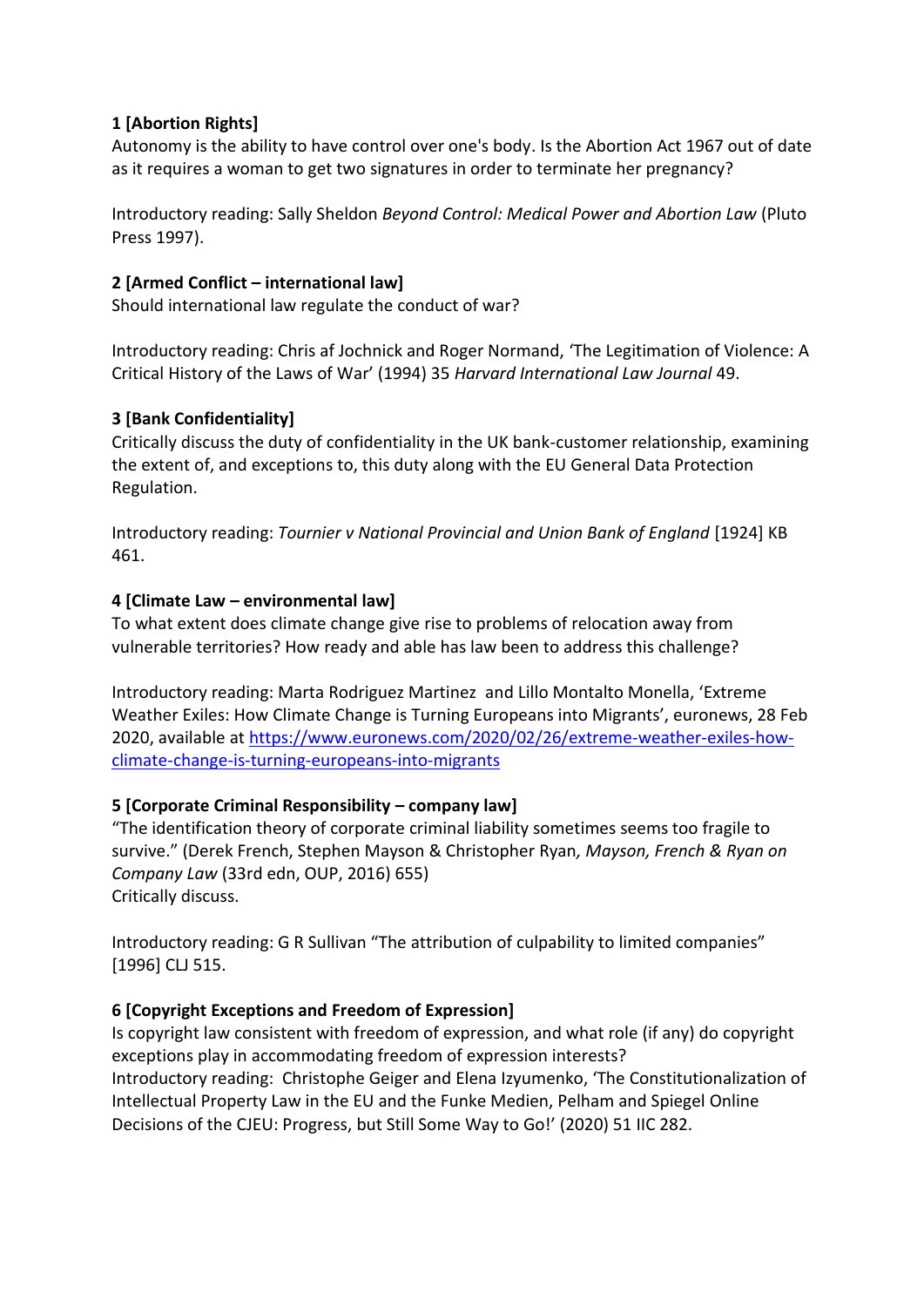# **7 [Crimes Against Humanity: Amnesty – international criminal law: International Law Commission]**

Should the International Law Commission have expressly prohibited amnesty laws for crimes against humanity in the draft Convention on Crimes Against Humanity?

Introductory reading: Hugo A. Relva, 'Three Propositions for a Future Convention on Crimes Against Humanity: The Prohibition of Amnesties, Military Courts, and Reservations' (2018) 16(4) *Journal of International Criminal Justice* 857-875.

# **8 [Criminal Cases Review Commission – criminal justice]**

How effective has the Criminal Cases Review Commission proved to be in the 23 years since it was created? Explain and illustrate some of the main challenges and difficulties that this body has encountered in practice, and suggest some ways in which they might be addressed.

Introductory reading: Hoyle, C. and Sato, M. (2019) *Reasons to Doubt: Wrongful Convictions and the Criminal Cases Review Commission* (Oxford University Press).

# **9 [Criminal Records]**

In *R (on the application of P and others) v Secretary of State for the Home Department* [2019] UKSC 3 the majority of the Supreme Court held that the publication of a reformed offender's criminal history and spent offences to employers and/or professional bodies was not disproportionate under Article 8 of the ECHR. However, dissenting, Lord Kerr said that for any such scheme to continue there existed 'at least the potential to have widespread disproportionate outcomes' (at [149]), since there do not exist adequate checks and balances, and societal bias nearly always favours those without spent convictions. Was the majority correct, or is the effect of *P and others* such that this now permits employers to act as judges and discriminate against reformed offenders? Critically discuss. Introductory reading: UKSC website for the judgment:

<https://www.supremecourt.uk/cases/uksc-2017-0170.html> and KL Marshall in the *Cambridge Law Journal* for discussion of the case: [https://www.cambridge.org/core/journals/cambridge-law-journal/article/reformed](https://www.cambridge.org/core/journals/cambridge-law-journal/article/reformed-offenders-criminal-record-disclosures-and-employment/85CD7876FD7800426C107C5F06735CDB)[offenders-criminal-record-disclosures-and](https://www.cambridge.org/core/journals/cambridge-law-journal/article/reformed-offenders-criminal-record-disclosures-and-employment/85CD7876FD7800426C107C5F06735CDB)[employment/85CD7876FD7800426C107C5F06735CDB.](https://www.cambridge.org/core/journals/cambridge-law-journal/article/reformed-offenders-criminal-record-disclosures-and-employment/85CD7876FD7800426C107C5F06735CDB)

#### **10 [Defences After Human Trafficking – criminal law]**

Does the law in England and Wales offer victims of human trafficking or slavery adequate protection from criminal liability for offences they were compelled to commit? Discuss with reference to the common law defence of duress and the legislative defence in s. 45 of the Modern Slavery Act 2015, relevant case law and legal scholarship.

Introductory reading: Karl Laird, 'Evaluating the relationship between section 45 of the Modern Slavery Act 2015 and the defence of duress: an opportunity missed?' (2016) 6 *Criminal Law Review* 395-404 (available from Westlaw).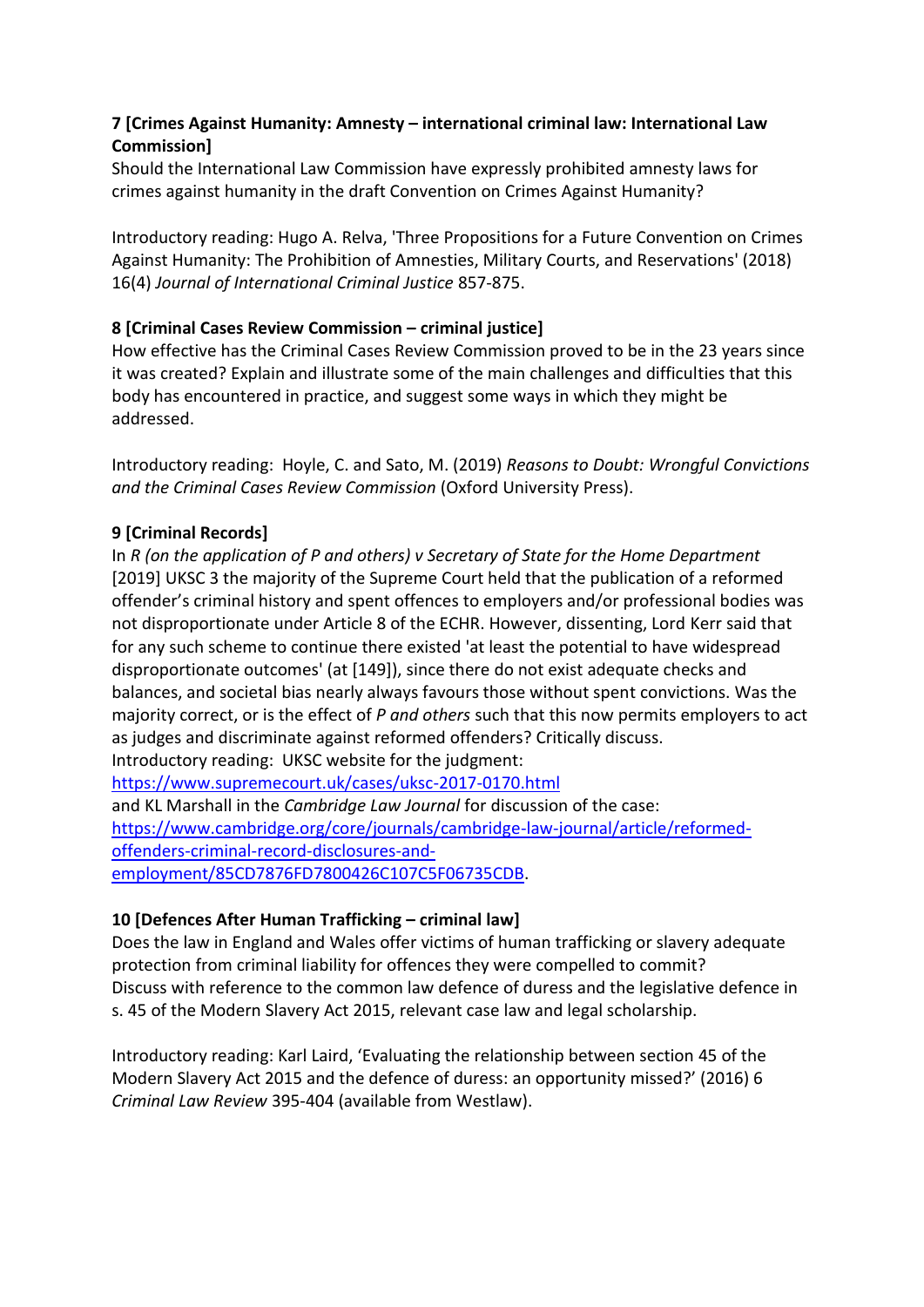#### **11 [Disaster Risk Information – international law]**

Critically analyse the extent to which states are obligated, under international law, to inform persons on their territory about disaster risk.

Introductory reading: Marlies Hesselman, 'Access to disaster risk information, early warning and education: Implementing the Sendai Framework through human rights law', in K Samuel, M Aronsson-Storrier and K Bookmiller (eds) *Cambridge Handbook of Disaster Risk Reduction in International Law* (Cambridge University Press, 2019) 188-206.

#### **12 [Equal Pay – employment law]**

Outline and critically assess the UK's equal pay provisions. What more has and should be done to challenge the broader gender pay gap that exists in the UK?

Introductory reading: O'Reilly, J., Smith, M., Deakin, S and Burchell, B (2015) 'Equal pay as a moving target: international perspectives on forty-years of addressing the gender pay gap' *Cambridge Journal of Economics* Vol.39 pp 299-317.

# **13 [EU International Trade Agreements and Human Rights – EU law]**

'Human rights have become an essential aspect of the European Union's trade agreements with third states.' Critically discuss.

Introductory reading: Samantha Velluti, 'The promotion and integration of human rights in EU external trade relations' (2016) 32 (83) *Utrecht Journal of International and European Law* 41-68 [DOI: [http://doi.org/10.5334/ujiel.342\]](http://doi.org/10.5334/ujiel.342).

# **14 [Family Law and Legal Aid]**

The restrictions on legal aid brought in by the Legal Aid, Sentencing and Punishment of Offenders ('LASPO') Act 2012 for private law family cases have had such negative consequences that they should be reversed as soon as possible. Critically discuss.

Introductory reading: J Mant, 'Litigants' experiences of the post-LASPO family court: key findings from recent research' [2019] *Family Law Journal* 300.

#### **15 [Feminism and Women's Rights]**

Should anyone who self-identifies as a woman be legally viewed and treated as a woman?

Introductory reading: [https://www.theguardian.com/society/2018/oct/19/gender](https://www.theguardian.com/society/2018/oct/19/gender-recognition-act-reforms-six-legal-views-transgender-debate)[recognition-act-reforms-six-legal-views-transgender-debate](https://www.theguardian.com/society/2018/oct/19/gender-recognition-act-reforms-six-legal-views-transgender-debate)

# **16 [Freedom of Expression]**

According to Professor Eric Barendt the marketplace of ideas theory as a philosophical foundation for free speech 'rests on shaky grounds'. Critically analyse the accuracy of this statement, and whether other theories are better suited to support free speech, particularly in the context of the modern media.

Introductory reading: Barendt, E. *Freedom of Speech*, (2nd ed. Oxford University Press, 2005), 12.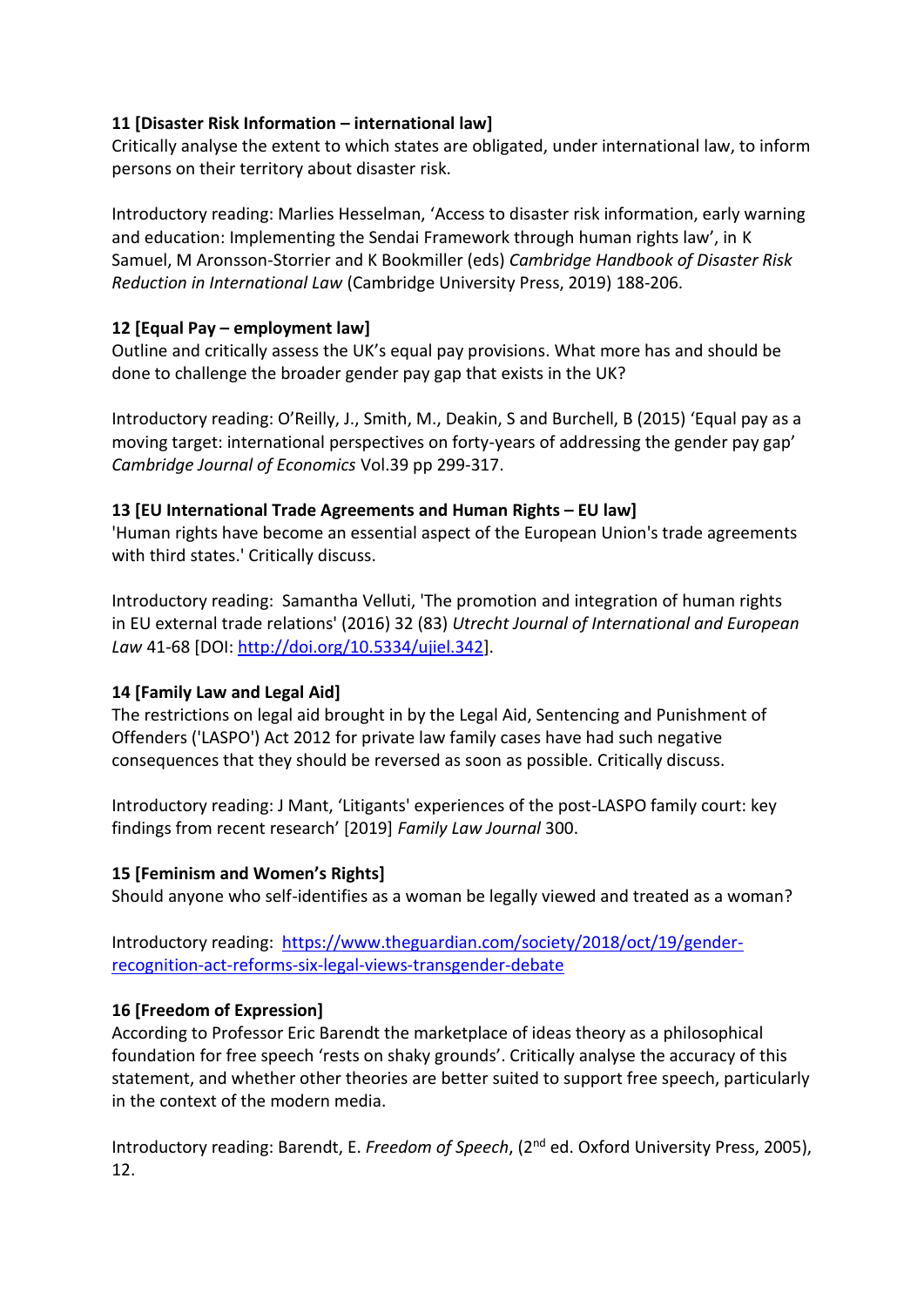#### **17 [Gender in Constitutionalism]**

"Historically, constitutions have been almost exclusively man-made, and it shows." (Quote from Mackinnon, below.) Critically discuss.

Introductory reading: Catharine Mackinnon, "Gender in Constitutions" in Michel Rosenfeld and András Sajó (eds.) *The Oxford Handbook of Comparative Constitutional Law* (OUP 2012).

#### **18 [International Human Rights Law - economic, social and cultural rights]**

'The distinction between sufficiency and equality allows us to see how profoundly the age of human rights, while a good one for some of the worst off, has mainly been a golden age for the rich': Samuel Moyn, *Not Enough: Human Rights in an Unequal World* (Harvard University Press, 2018) 5. Critically discuss.

Introductory reading: Samuel Moyn, 'A Powerless Companion: Human Rights in the Age of Neoliberalism' (2014) 77 *Law and Contemporary Problems* 147.

#### **19 [International Refugee Law]**

It has been argued that international refugee law is in essence a sub-set of international human rights law. Critically evaluate this view.

Introductory reading: Vincent Chetail, 'Are Refugee Rights Human Rights? An Unorthodox Questioning of the Relations between Refugee Law and Human Rights Law' in Ruth Rubio-Marín (ed), *Human Rights and Immigration* (OUP 2014); available at the [University](https://rdg.ent.sirsidynix.net.uk/client/en_GB/library/search/detailnonmodal/ent:$002f$002fSD_ILS$002f0$002fSD_ILS:1376926/ada?qu=Human+Rights+and+Immigration&lm=EXCL_LR2) of [Reading](https://rdg.ent.sirsidynix.net.uk/client/en_GB/library/search/detailnonmodal/ent:$002f$002fSD_ILS$002f0$002fSD_ILS:1376926/ada?qu=Human+Rights+and+Immigration&lm=EXCL_LR2) library

#### **20 [Legal History and Legal Scholarship]**

What contribution can the study of legal history make to efforts to understand, evaluate and reform current law?

Introductory Reading: Michael Lobban, 'Introduction: The Tools and the Tasks of the Legal Historian', in Andrew Lewis and Michael Lobban (eds), *Law and History* (Oxford, 2004).

#### **21 [LGBT Rights under European Law]**

Which European Court (the CJEU or the ECtHR) is braver in extending LGBT rights?

Introductory reading: R. Wintemute, 'In Extending Human Rights, which European Court is Substantively "Braver" and Procedurally "Fitter"?: The Example of Sexual Orientation and Gender Identity Discrimination' in S. Morano-Foadi and L. Vickers (eds), *Fundamental Rights in the EU: A Matter for Two Courts* (Hart, 2015).

#### **22 [Planning Procedures – transport, infrastructure, environment, private rights]**

Critically evaluate the extent to which planning procedures in the UK pertaining to major transport infrastructure projects (road, rail and airport expansion) achieve a satisfactory balance between securing economic prosperity and safeguarding private interests that may be adversely affected in addition to wider environmental concerns.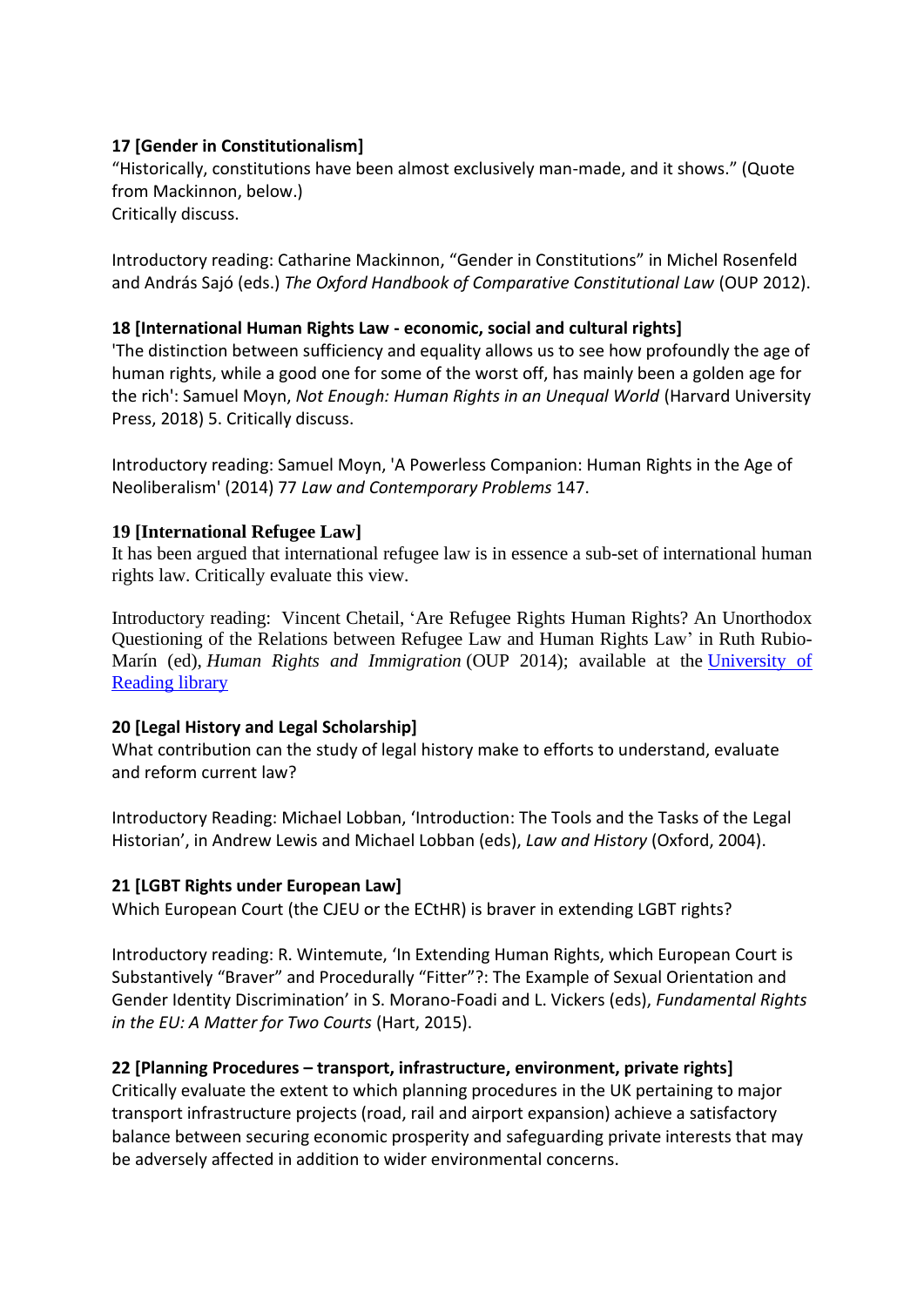Introductory reading: Mark L Wilde, 'All the Queen's horses: statutory authority and HS2' (2017) 37(4) *Legal Studies* 765.

#### **23 [Privacy Law and the Right to be Forgotten]**

Critically assess the geographical scope of the EU's right to be forgotten by reference to the CJEUs judgment in *Google v CNIL* Case C-507/17.

Introductory reading: Yann Padova, 'Is the right to be forgotten a universal, regional, or 'glocal' right?', (2019) 9 International Data Privacy Law 15 <https://doi.org/10.1093/idpl/ipy025>

# **24 [Royal Prerogative – public/constitutional law]**

Should judges, in future, treat every Royal Prerogative power as being justiciable? Critically discuss in light of the *Miller* and *Cherry* litigation, culminating in the UK Supreme decision *R (on the application of Miller)* (Appellant) v *The Prime Minister* (Respondent) *Cherry and others* (Respondents) v *Advocate General for Scotland* (Appellant) (Scotland) [2019] UKSC 41.

#### Introductory reading:

[https://ukconstitutionallaw.org/2019/09/20/steven-spadijer-prorogation-justiciability-and](https://ukconstitutionallaw.org/2019/09/20/steven-spadijer-prorogation-justiciability-and-the-reserve-powers/)[the-reserve-powers/](https://ukconstitutionallaw.org/2019/09/20/steven-spadijer-prorogation-justiciability-and-the-reserve-powers/)

# **25 [Secured Transactions - banking law]**

"The English law on secured transactions is antiquated and in need of reform." Critically evaluate this statement in light of recent and proposed changes to the relevant law in other jurisdictions worldwide.

Introductory reading: Magda Raczynska, "A new model law of secured transactions: worldwide modernisation in the making?" (2014) 11 JIBFL 697.

# **26 [Shari'a Law in the UK – women's rights, multiculturalism]**

"[A] limited accommodation approach, based on a model of weak multiculturalism and full respect for human rights, is best able to meet the myriad of challenges in the UK when calls are made for the incorporation of sharia law." (Quote from Peter Cumper, below.) Critically assess the above statement.

Introductory Reading: Peter Cumper, 'Multiculturalism, Human Rights and the Accommodation of Sharia Law' (2014) 14 Hum. Rts. L. Rev. 31-57.

# **27 [Surrogacy – parenthood; policy]**

"The law must recognise the correct people as parents of children born through surrogacy. Not to do so is not in children's or families' best interests." (Executive Summary, *Surrogacy in the UK: Myth busting and reform, Report of the Surrogacy UK Working Group on Surrogacy law reform*, November 2015.)

Critically assess who are the "correct people" to be parents following surrogacy, and why. Do you agree that there is a need to reform the current law? If so, what would you propose? If not, why not?